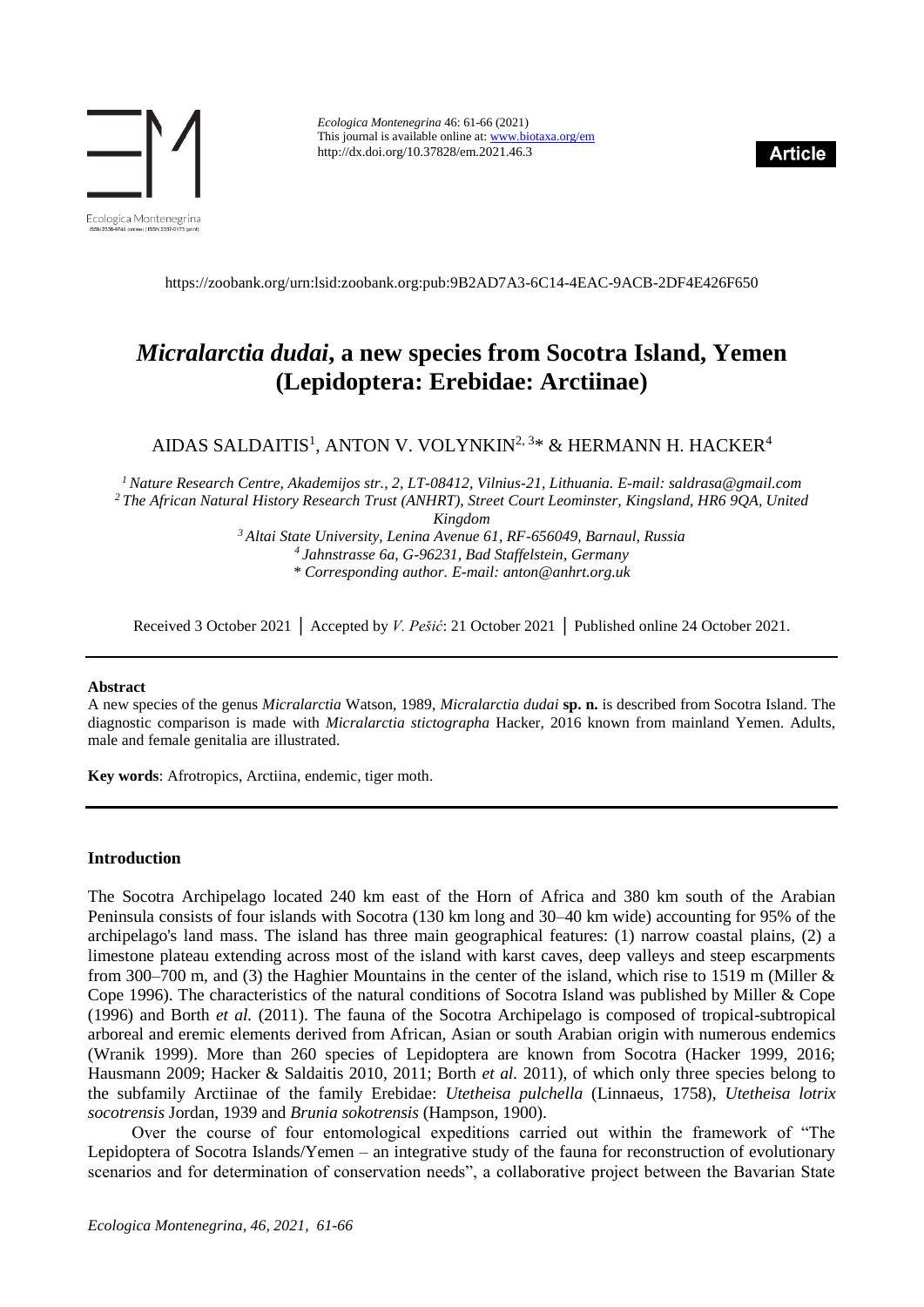### *MICRALARCTIA DUDAI - A NEW SPECIES FROM SOCOTRA ISLAND*

Zoological Collection (Munich, Germany), the Nature Research Centre (Vilnius, Lithuania) and Museum of Socotra Archipelago Conservation & Development Programme (Hadibo, Socotra, Yemen), a short series of an unknown Arctiini species was collected by the senior author of the present paper. The specimens have remained unidentified for a long time having been omitted from the publication devoted to the moth fauna of the Arabian Peninsula (Hacker 2016). Examination of the male genitalia revealed that they belong to the genus *Micralarctia* Watson, 1989 (type species: *Micralarctia punctulatum* (Wallengren, 1860) (Figs 4, 7)), species of which are widespread in continental Africa with one recently described species from mainland Yemen (Watson 1989; Hacker 2016). Having compared the external and genital morphology of the Socotra specimens to the known congeners, a number of distinctive differences were found suggesting that they represent a hitherto undescribed species, the description of which is provided herein.

## **Material and Methods**

Abbreviations of the depositories used: ANHRT = African Natural History Research Trust, Leominster, UK; ASV = collection of Aidas Saldaitis (Vilnius, Lithuania); GMF-B = collection of Günter Müller (Freising, Germany & Bamako, Mali); HH/ZSM = collection of Hermann H. Hacker (Staffelstein, Gemany) designated to the Bavarian State Zoological Collection (Zoologische Staatssammlung München, Munich, Germany); WIGJ = World Insect Gallery (Joniškis, Lithuania). Other abbreviations used: AV = genitalia slide prepared by Anton V. Volynkin;  $HT = \text{holotype}$ ;  $PT = \text{parotype}$ .

The genitalia were dissected and mounted in Euparal on microscope slides. The photographs of adults were taken using a Nikon D3100/AF-S camera equipped with a Nikkor, 18–55 mm lens while the genitalia were imaged using the same camera attached to a microscope with an LM-scope adapter. All photographs were processed using the Adobe Photoshop CC 2018 software.

### **Description of the new species**

### *Micralarctia dudai* **sp. n.**

<https://zoobank.org/urn:lsid:zoobank.org:act:DE86CFC3-ABB4-458E-8DD0-DEC72EDA2462> (Figs 1, 2, 5, 8, 9)

**Type material**. **Holotype** (Figs 1, 5): male, "N.Sokotra Island, Ayheft valley 12.01.2010. Saldaitis leg." / "Slide AV6484♂ A. Volynkin" (WIGJ).

**Paratypes: YEMEN:** 3 males, 1 female, same data as in the holotype, gen. prep. No.: AV6485 (prepared by Volynkin) (female) (ASV, GMF-B & WIGJ); 1 male, N Socotra Island, top of Ayheft valley, 17.i.2010, Saldaitis leg. (GMF-B); 1 male, h-500m, Socotra Isl., Ayhft riv. valley, 25.xi.2008, Saldaitene & Saldaitis leg. (ANHRT); 1 male, NE Socotra Island, Wadi Difarroha, North side, 19.i.2010, Saldaitis leg., gen. prep. No.: Hacker 24735 (ASV); 1 female, E Socotra island, Dishaall loc. (Shey), 16.i.2010, Saldaitis leg., gen. prep. No.: Hacker 24736 (WIGJ).

**Diagnosis**. The new species (Figs 1, 2) clearly differs externally from other congeners (Figs 3, 4; also illustrated by Watson (1989): figs 43–48) in its pale brown body and wings colouration and the more diffuse forewing markings. The male genital capsule of *M. dudai* **sp. n.** (Fig. 5) is most similar to that of *M. stictographa* Hacker, 2016 (Fig. 6) known from the continental part of Yemen. However, compared to *M. stictographa*, the valva of the new species is wider basally and somewhat more dilated distally, the apical process of the valva is narrower, the ventral process of the valva is somewhat wider, and the subapical crest of the valva is wider and longer. Additionally, the uncus of the new species is somewhat narrower apically than in *M. stictographa*. The phallus of *M. dudai* **sp. n.** bears somewhat larger spines distally than that of *M. stictographa*. Since the female of *M. stictographa* is unknown, we compare the female genitalia of the new species (Fig. 8) to other species of the genus (illustrated by Watson (1989): figs 126, 132–135). Compared to its congeners, the female genitalia of the new species have a markedly longer ductus bursae and a wider and longer postvaginal plate.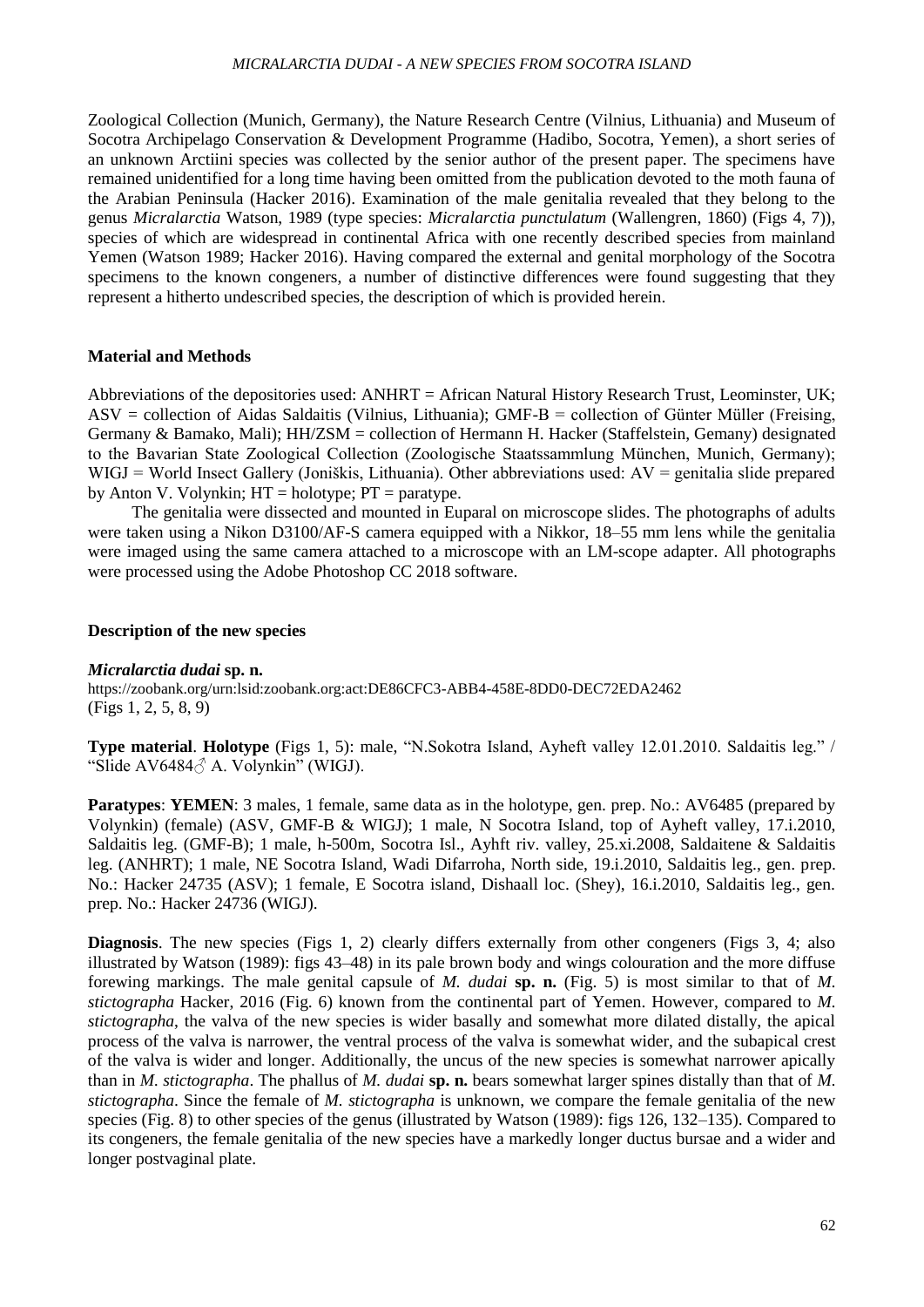

**Figures 1–4**. *Micralarctia* spp.: adults. Depositories of the specimens: 1 in WIGJ; 2 in GMF-B; 3 in HH/ZSM; 4 in ANHRT.

**Description**. **External morphology of adults** (Figs 1, 2). Forewing length 15–17 mm in males and 19–20 mm in females. Male antenna bipectinate with short branches, female antenna filiform. Sexual dimorphism limited: female somewhat larger than male and having slightly more distinct wing markings. Head and thorax pale brown. Forewing ground colour pale brown with slight dark brown suffusion. Forewing markings dark brown, diffuse. Basal spot round, small. Antemedial line zigzagged, interrupted into spots of various sizes. Medial line angled on vein Cu, with almost straight posterior section interrupted into tree elongate spots of various lengths. Discal spot consisting of two pairs of short dash-like spots at bases of upper discocellular and M3 veins. Postmedial line smoothly curved outwards between Cu2 and R veins, disappearing at costal margin. Subterminal line zigzagged, interrupted into short longitudinal double dashes on veins. Terminal line interrupted into transverse dashes between veins. Cilia pale brown. Hindwing pale brown, somewhat paler than forewing, with dark brown markings. Discal spot broad, semilunar, medially interrupted in male. Subterminal line interrupted into four diffuse spots of more or less rectangular shape. Terminal line represented by one or two spots at apex. Abdomen dark brown with ochreous rings. **Male genitalia** (Fig. 5). Uncus broad, more or less triangular with convex lateral margins and trapezoid tip, dorsoventrally swollen and down curved, basally fused with narrow membranous tuba analis. Tegumen short with wide arms. Vinculum equal in length to tegumen, with V-shaped saccus. Valva lobe-like, dilate distally, curved inwards. Distal process of valva elongate, narrowly triangular and apically rounded. Ventral process of valva broad, triangular and apically rounded, curved inwards. Subapical crest broad, rounded. Juxta broad, almost rectangular with somewhat concave posterior and convex anterior margins. Phallus tubular, narrow, with two clusters of short but robust dentation distally. Carina short, triangular. Vesica tubular proximally and sack-like distally, curved dorsally, with cluster of short spine-like cornuti of various sizes medially and semi-globular diverticulum distally bearing spinulose scobination. **Female genitalia** (Fig. 8). Papilla analis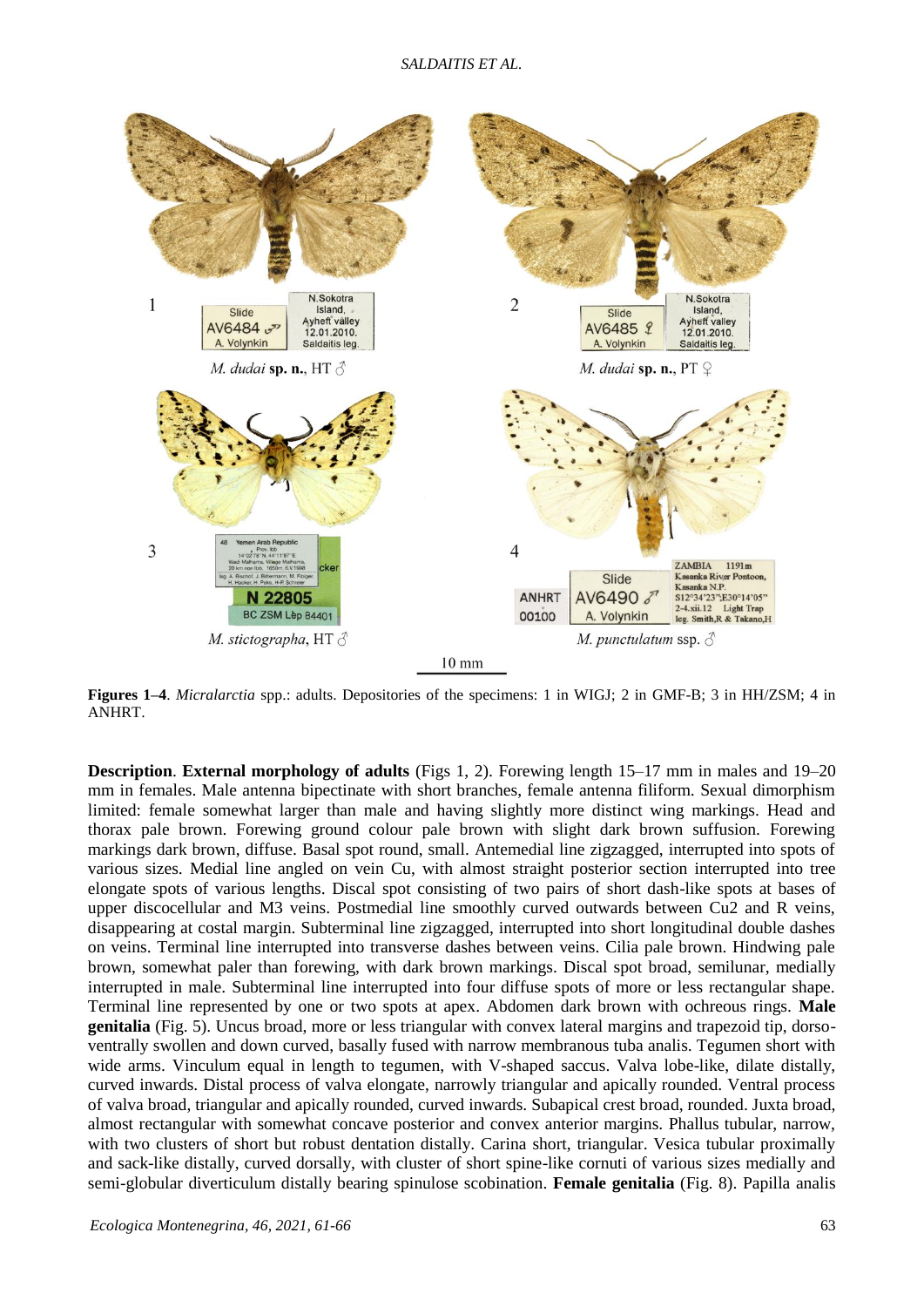#### *MICRALARCTIA DUDAI - A NEW SPECIES FROM SOCOTRA ISLAND*

trapezoid with rounded corners, weakly setose. Apophyses elongate and thin, equal in length, apophysis anterioris somewhat wider basally than apophysis posterioris. Ostium bursae broad. Postvaginal plate broad, heavily sclerotised and swollen, with convex posterior margin. Antevaginal plate broad, heavily sclerotised, horseshoe-shaped, with rugose lateral margins fused with 8<sup>th</sup> abdominal segment. Ductus bursae elongate, dilated posteriorly, dorso-ventrally flattened, heavily sclerotised with thin gelatinous lateral margins. Corpus bursae membranous, subdivided into two sections by medial constriction. Posterior section of corpus bursae sack-like; anterior section teardrop-shaped. Appendix bursae positioned postero-laterally on left side, conical basally, twisted medially and tubular distally, with teardrop-shaped bulla apically.



**Figures 5–8**. *Micralarctia* spp.: male (5–7) and female (8) genitalia. Depositories of the specimens dissected: 5 in WIGJ; 6 in HH/ZSM; 7 in ANHRT; 8 in GMF-B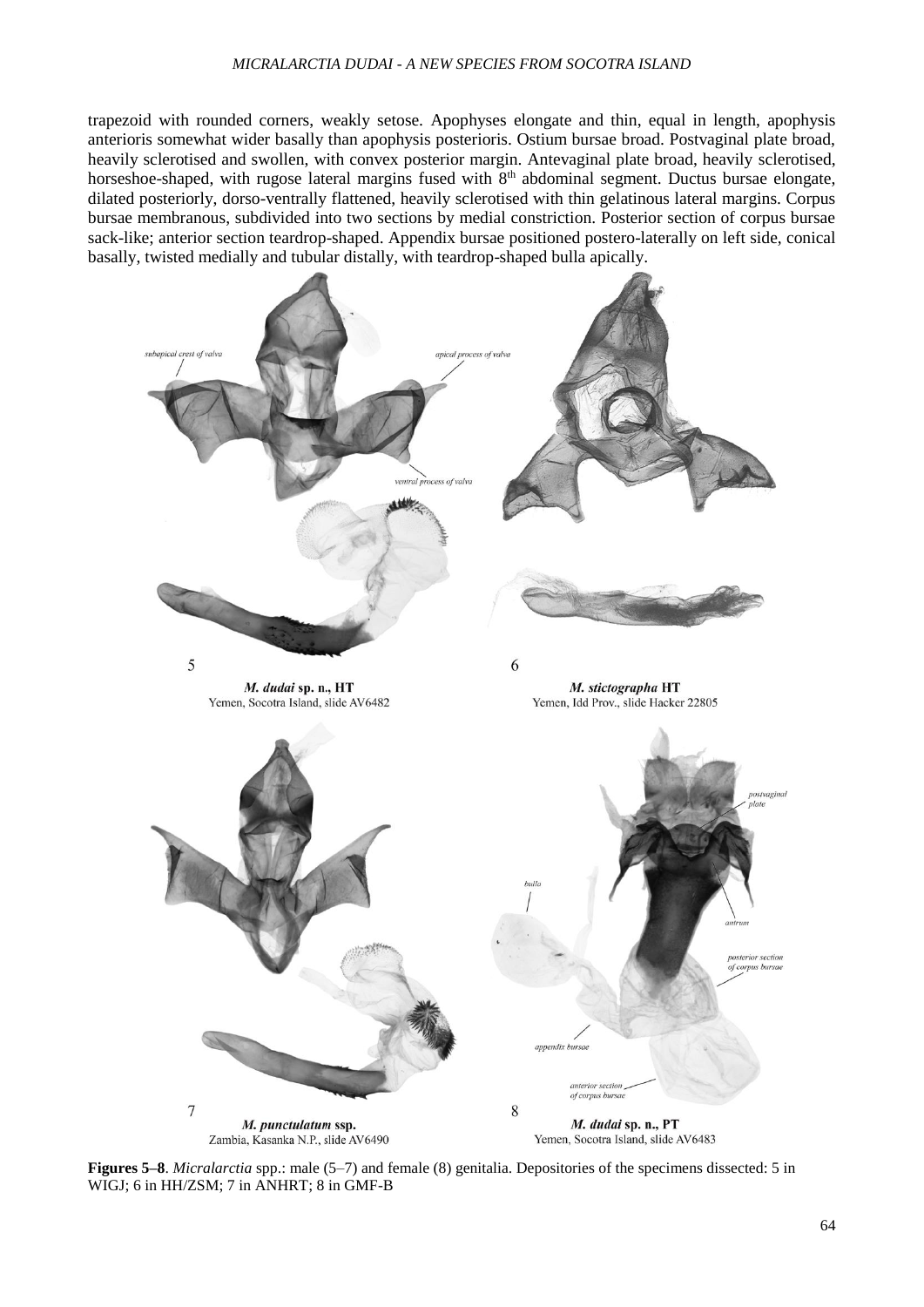## *SALDAITIS ET AL.*

**Distribution**. The new species is endemic to Socotra Island where it is local and was found only in three localities with similar vegetation. Most of the specimens were collected in the Ayhft Valley, one of the most fertile localities on Socotra with subtropical rainforest and a species-rich flora comprising ca. 70% of all known species from the island (Fig. 9).



**Figure 9**. North of Socotra Island, Ayhft Valley, the type locality of *Micralarctia dudai* **sp. n.** (photo by A. Saldaitis).

**Etymology**. The species is dedicated to Mr Juozas Dûda, founder and director of the World Insect Gallery (Joniškis, Lithuania).

## **Acknowledgements**

The senior author expresses his sincere thanks to Mr Mohammed Amer, Mr Ahmed Saeid Suliman, Mr Salem Dahag Ali and Mr Fouad Naseeb Saeed Khamees (Museum of Socotra Archipelago Conservation & Development Programme, Hadibo, Socotra, Yemen) for their comprehensive assistance in organising the expeditions to the Socotra Archipelago. The second author thanks the following collaborative partners for administrative and technical assistance provided during ANHRT field work in Zambia: Ms Rhoda Kachali (Department of National Parks and Wildlife, Lusaka), Ms Claire Mateke and Ms Martha Imakando (Livingstone Museum, Livingstone). The authors declare that to the best of their knowledge they conform to the national regulations and meet with the conditions and requirements of International Conventions concerning collecting/export and handling of the specimens presented in this article.